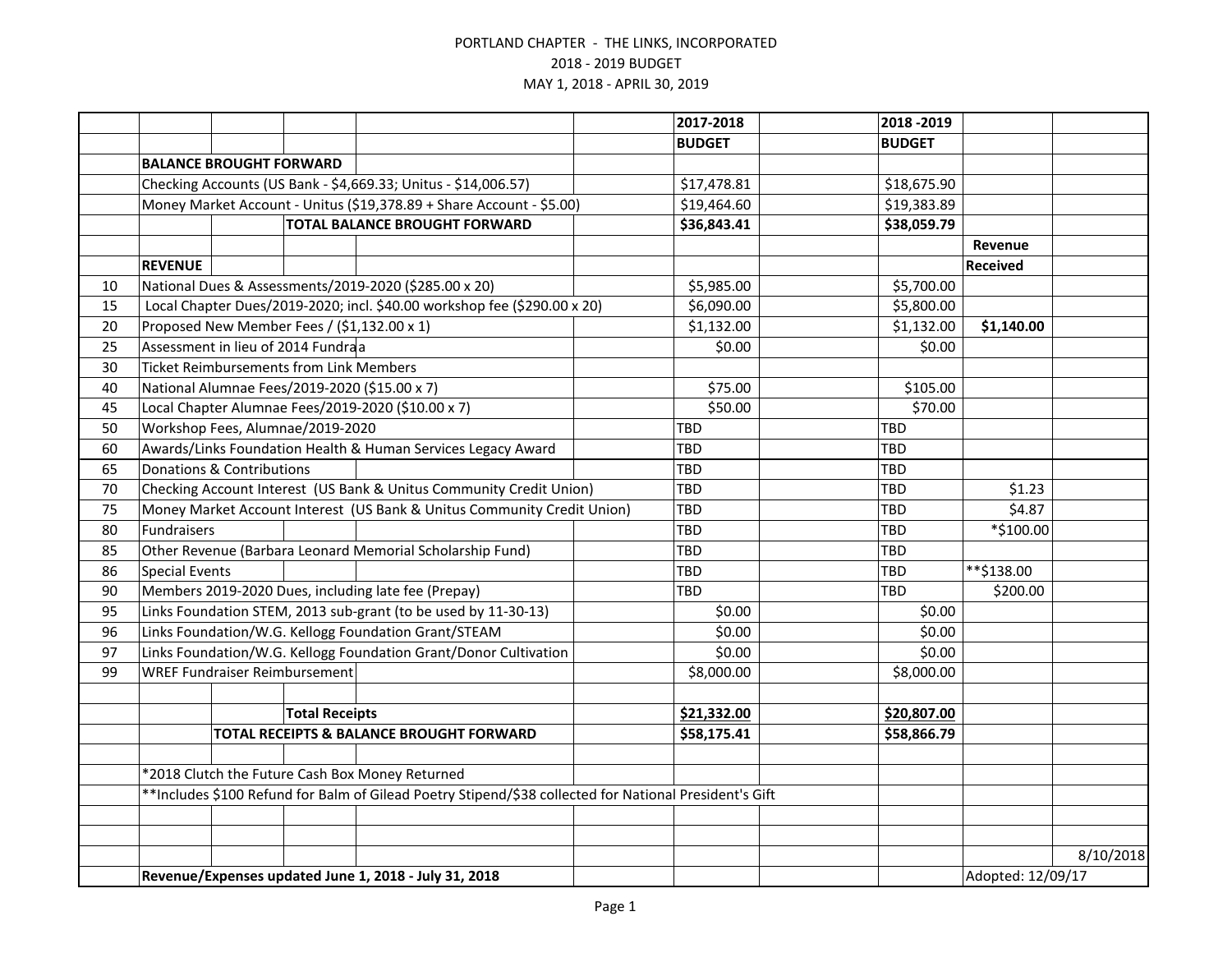|     | <b>EXPENSES</b>                                                             |  |                                                |                                                         |            | 2017-2018   | 2018-2019   |                  |                |
|-----|-----------------------------------------------------------------------------|--|------------------------------------------------|---------------------------------------------------------|------------|-------------|-------------|------------------|----------------|
| 100 | <b>Dues &amp; Assessments</b>                                               |  |                                                |                                                         |            |             |             | <b>Spent YTD</b> | <b>Balance</b> |
| 110 |                                                                             |  |                                                | National Dues & Assessments/2019-2020 (\$195.00 x 20)   |            | \$4,095.00  | \$3,900.00  |                  |                |
| 120 | National Grant-in-Aid/2019-2020 (\$45.00 x 20)                              |  |                                                |                                                         |            | \$945.00    | \$900.00    |                  |                |
| 130 |                                                                             |  |                                                | Links Foundation Dues/2019-2020 (\$40.00 x 20)          |            | \$840.00    | \$800.00    |                  |                |
| 140 |                                                                             |  |                                                | New Member Fees/National, 2019 (\$742.00 x 1)           |            | \$742.00    | \$742.00    |                  |                |
| 150 |                                                                             |  |                                                | Western Area Conference or National Assembly, Delegate  |            | \$1,400.00  | \$1,400.00  |                  |                |
| 160 |                                                                             |  |                                                | Western Area Conference or National Assembly, Alternate |            | \$1,000.00  | \$1,000.00  |                  |                |
| 165 |                                                                             |  |                                                | Western Area Leadership Summit Representative           |            | \$0.00      | \$500.00    |                  |                |
| 170 | <b>National Bonding Insurance</b>                                           |  |                                                |                                                         |            | \$660.00    | \$660.00    |                  |                |
| 175 |                                                                             |  |                                                | National Liability Insurance/2019-2020 (\$5.00 x 20)    |            | \$105.00    | \$100.00    |                  |                |
| 180 |                                                                             |  |                                                | National Alumnae Fees/2019-2020 (\$15.00 x 7)           |            | \$70.00     | \$105.00    |                  |                |
| 185 | National / Area Publications                                                |  |                                                |                                                         |            | \$200.00    | \$200.00    |                  |                |
|     |                                                                             |  |                                                | <b>Total Dues &amp; Assessments</b>                     |            | \$10,062.00 | \$10,307.00 |                  |                |
|     |                                                                             |  |                                                |                                                         |            |             |             |                  |                |
| 200 | Programs (Includes Postage, Copies, Printing)                               |  |                                                |                                                         |            |             |             |                  |                |
| 210 | The Arts                                                                    |  |                                                |                                                         |            | \$1,200.00  | \$1,650.00  |                  |                |
| 220 | Services to Youth                                                           |  |                                                |                                                         |            | \$3,500.00  | \$3,000.00  |                  |                |
| 225 | Save for Future Use                                                         |  |                                                |                                                         |            |             |             |                  |                |
| 230 | <b>National Trends &amp; Services</b>                                       |  |                                                |                                                         |            | \$400.00    | \$700.00    |                  |                |
| 235 | <b>Health &amp; Human Services</b>                                          |  |                                                |                                                         |            | \$500.00    | \$600.00    | \$175.00         | \$425.00       |
| 240 | <b>International Trends &amp; Services</b>                                  |  |                                                |                                                         |            | \$400.00    | \$800.00    |                  |                |
| 245 |                                                                             |  | Health & Human Services (Balance \$300, NOBEL) |                                                         |            |             |             |                  |                |
| 250 | STY/STEM, 2013/Links Foundation/Restricted                                  |  |                                                |                                                         |            |             |             |                  |                |
| 260 | Annual Program Facet Report                                                 |  |                                                |                                                         | \$25.00    | \$25.00     |             |                  |                |
|     | <b>Total Programs &amp; Projects</b>                                        |  |                                                |                                                         | \$6,025.00 | \$6,775.00  |             |                  |                |
|     |                                                                             |  |                                                |                                                         |            |             |             |                  |                |
| 300 | <b>Charitable Contributions</b>                                             |  |                                                |                                                         |            |             |             |                  |                |
| 310 | Community Solicitations, Ads, Activities, etc.                              |  |                                                |                                                         |            | \$400.00    | \$400.00    |                  |                |
| 320 | <b>Other Charitable Contributions</b>                                       |  |                                                |                                                         | \$0.00     | \$0.00      |             |                  |                |
|     |                                                                             |  |                                                | <b>Total Charitable Contributions</b>                   |            | \$400.00    | \$400.00    |                  |                |
|     |                                                                             |  |                                                |                                                         |            |             |             |                  |                |
| 510 | <b>Organizational Memberships</b><br>500                                    |  |                                                |                                                         |            |             |             |                  |                |
|     | Local Organizational Memberships<br><b>Total Organizational Memberships</b> |  |                                                |                                                         | \$150.00   | \$150.00    |             |                  |                |
|     |                                                                             |  |                                                |                                                         |            | \$150.00    | \$150.00    |                  |                |
|     |                                                                             |  |                                                |                                                         |            |             |             |                  | 8/10/2018      |
|     |                                                                             |  |                                                |                                                         |            |             |             |                  |                |
|     |                                                                             |  |                                                |                                                         |            |             |             |                  |                |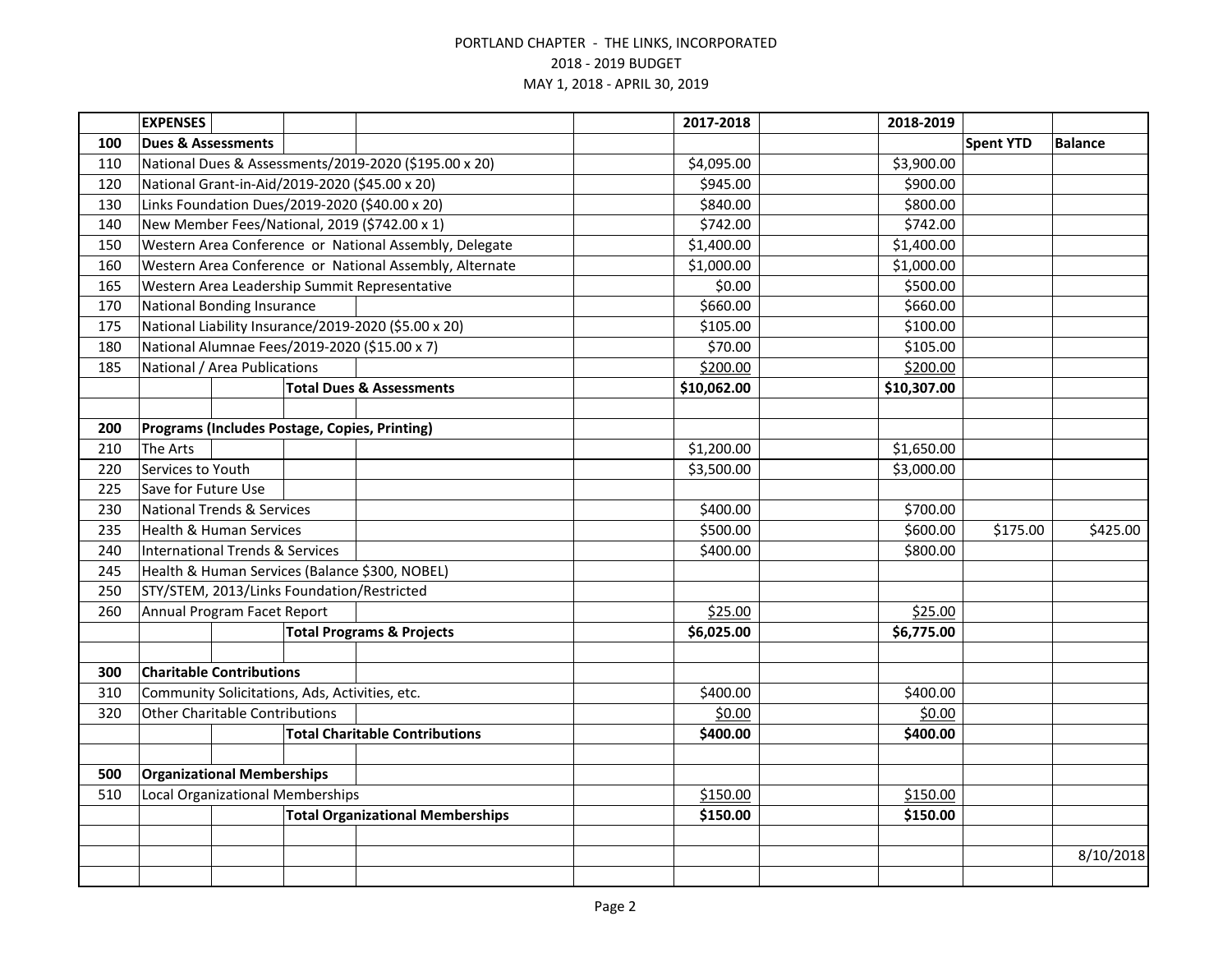|     | <b>EXPENSES</b>                    |  |  |                                                                   | 2017-2018  | 2018-2019  |                  |                |
|-----|------------------------------------|--|--|-------------------------------------------------------------------|------------|------------|------------------|----------------|
| 600 |                                    |  |  | Chapter Officers' Expenses (Includes Postage, Copies, Printing)   |            |            | <b>Spent YTD</b> | <b>Balance</b> |
| 610 | President                          |  |  |                                                                   | \$150.00   | \$150.00   |                  |                |
| 620 | <b>Vice President</b>              |  |  |                                                                   | \$50.00    | \$50.00    |                  |                |
| 630 | <b>Recording Secretary</b>         |  |  |                                                                   | \$150.00   | \$150.00   |                  |                |
| 640 | Corresponding Secretary            |  |  |                                                                   | \$25.00    | \$25.00    |                  |                |
| 650 | <b>Financial Secretary</b>         |  |  |                                                                   | \$100.00   | \$100.00   |                  |                |
| 660 | Treasurer                          |  |  |                                                                   | \$125.00   | \$125.00   |                  |                |
| 670 | Historian / Archivist              |  |  |                                                                   | \$400.00   | \$700.00   |                  |                |
| 680 | Journalist / Publicity Officer     |  |  |                                                                   | \$200.00   | \$200.00   | \$50.48          | \$149.52       |
| 690 | Protocol Officer                   |  |  |                                                                   | \$200.00   | \$200.00   |                  |                |
| 695 | Parliamentarian                    |  |  |                                                                   | \$25.00    | \$25.00    |                  |                |
|     |                                    |  |  | <b>Total Chapter Officers' Expenses</b>                           | \$1,425.00 | \$1,725.00 |                  |                |
|     |                                    |  |  |                                                                   |            |            |                  |                |
| 700 |                                    |  |  | Chapter Committees' Expenses (Includes Postage, Copies, Printing) |            |            |                  |                |
| 710 | Courtesy                           |  |  |                                                                   | \$400.00   | \$400.00   |                  |                |
| 720 | Membership                         |  |  |                                                                   | \$400.00   | \$800.00   |                  |                |
| 725 | New Member Orientation / Induction |  |  |                                                                   | \$500.00   | \$500.00   |                  |                |
| 730 | Yearbook                           |  |  |                                                                   | \$100.00   | \$100.00   |                  |                |
| 735 | <b>Committee Procedures Manual</b> |  |  |                                                                   | \$25.00    | \$25.00    |                  |                |
| 740 | Scholarship                        |  |  |                                                                   | \$400.00   | \$400.00   | \$582.00         |                |
| 750 | Founder's Day Observation          |  |  |                                                                   | \$75.00    | \$75.00    |                  |                |
| 760 | Social                             |  |  |                                                                   | \$200.00   | \$325.00   |                  |                |
| 770 | <b>Bylaws</b>                      |  |  |                                                                   | \$50.00    | \$50.00    |                  |                |
| 775 | Audit                              |  |  |                                                                   | \$100.00   | \$50.00    |                  |                |
| 780 | Fund Development / Grants          |  |  |                                                                   | \$500.00   | \$500.00   |                  |                |
| 790 | Technology, Chapter                |  |  |                                                                   | \$200.00   | \$270.00   |                  |                |
| 795 | Ethics                             |  |  |                                                                   | \$25.00    | \$25.00    |                  |                |
| 796 | <b>Strategic Planning</b>          |  |  |                                                                   | \$50.00    | \$50.00    |                  |                |
|     |                                    |  |  | <b>Total Chapter Committees' Expenses</b>                         | \$3,025.00 | \$3,570.00 |                  |                |
|     |                                    |  |  |                                                                   |            |            |                  |                |
|     |                                    |  |  |                                                                   |            |            |                  |                |
|     |                                    |  |  |                                                                   |            |            |                  |                |
|     |                                    |  |  |                                                                   |            |            |                  |                |
|     |                                    |  |  |                                                                   |            |            |                  |                |
|     |                                    |  |  |                                                                   |            |            |                  |                |
|     |                                    |  |  |                                                                   |            |            |                  | 8/10/2018      |
|     |                                    |  |  |                                                                   |            |            |                  |                |